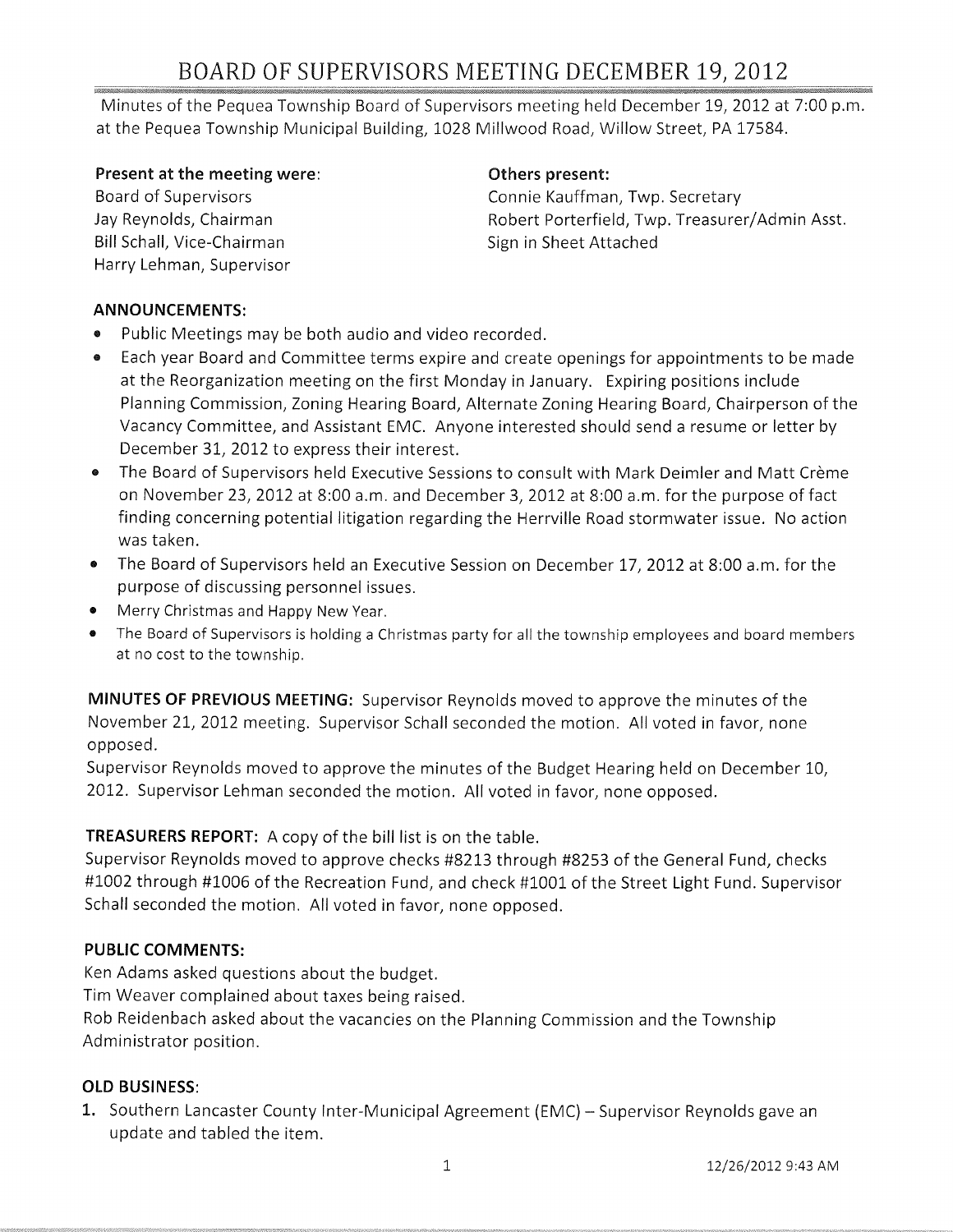2. LED Retrofit Quote- Execute Contract - Supervisor Reynolds moved to authorize the Roadmaster to execute the LED Retrofit Agreement dated December 14, 2012 with Siemens Industry, Inc. (formerly ITS) in the amount of \$9,417.00 to replace incandescent lamps with LED modules in existing traffic signals. This work is to be scheduled for the end of January. Supervisor Lehman seconded the motion. All voted in favor, none opposed.

## **NEW BUSINESS:**

- 1. Accept the Resignation of Robert Gregg, Alternate EMC Supervisor Reynolds moved to accept the resignation of Robert Gregg as Pequea Township Alternate Emergency Management Coordinator effective November 21, 2012. Supervisor Schall seconded the motion. All voted in favor, none opposed.
- 2. EMC Mileage Reimbursement Request Supervisor Reynolds moved to reimburse Anthony Williams \$203.87 for 2012 Emergency Management Training mileage. Supervisor Schall seconded the motion. All voted in favor, none opposed.

## **ADDENDUM**

1. Personnel Policy - Supervisor Lehman read the revised Probationary Period section of the Personnel Policy and moved to amend Section 4, Page 3, Item Number 2 of the Personnel Policy entitled Probationary Period. Supervisor Schall seconded the motion. All voted in favor, none opposed.

Supervisor Lehman moved to end the probationary period for Reuben Shaubach effective December 19, 2012. Supervisor Schall seconded the motion. All voted in favor, none opposed.

- 2. Creek Road Supervisor Lehman described problems with Creek Road and tabled the item.
- 3. Appoint Fire Police Officers for WWFC Supervisor Reynolds moved to appoint Mark Clare to the position of West Willow Fire Company Fire Police. Supervisor Lehman seconded the motion. All voted in favor, none opposed.

Supervisor Reynolds moved to appoint Jason Rankin to the position of West Willow Fire Company Fire Police. Supervisor Schall seconded the motion. All voted in favor, none opposed.

4. Swear in Fire Police Officers for WWFC - Supervisor Reynolds swore in Mark Clare as Fire Police Officer for West Willow Fire Company.

Supervisor Reynolds swore in Jason Rankin as Fire Police Officer for West Willow Fire Company.

5. Approve Temporary Office Position – Supervisor Reynolds explained the need to organize and scan the township's property files and moved to approve the temporary employment of necessary office staff for the purpose of assisting with electronic document management. This position will be effective December 24, 2012 at a wage of \$10.00 per hour. Supervisor Schall seconded the motion. All voted in favor, none opposed.

## **DEPARTMENTAL REPORTS:**

**Road Crew - Report on file.** 

Zoning/Code Officer - Report on file.

**Southern Regional Police Department** -November Monthly Report is on the table. **Southern Regional Police Commission** – November Meeting Minutes are on the table. **Southern Lancaster County Inter-Municipal Council-** Supervisor Reynolds said they did not meet. **Emergency Management Coordinator -**

**PEQUEA TOWNSHIP ZONING HEARING BOARD** - No meeting held December.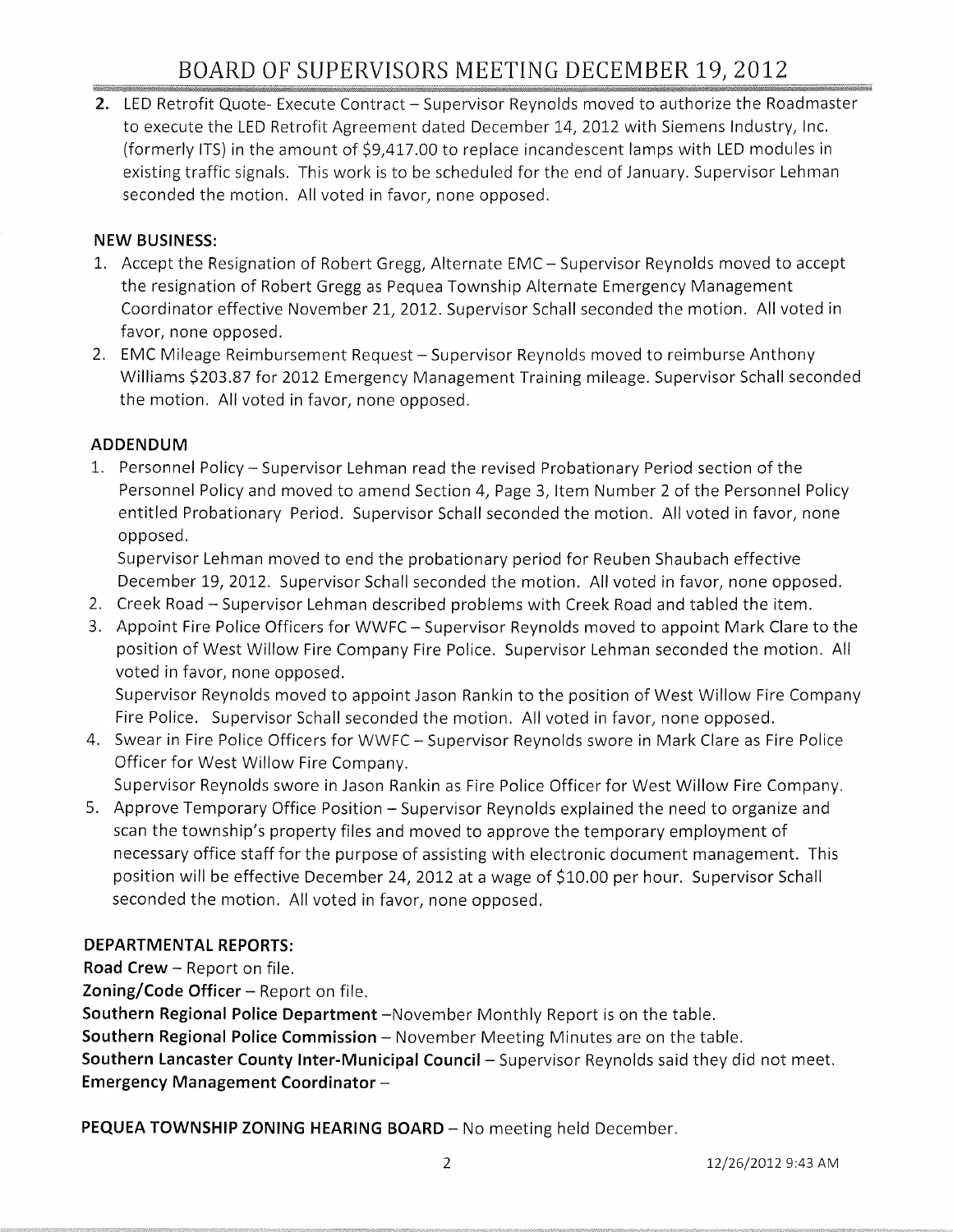# ADVISORY BOARD REPORTS:

Pequea Township Planning Commission - Meeting held December 6, 2012. Pequea Township Park & Recreation Board - No meeting held in December.

**MEETING** ADJOURNED at 7:52 p.m.

Respectfully submitted,

Respectfully submitted,<br>Connie Kauffman, Township Secretary